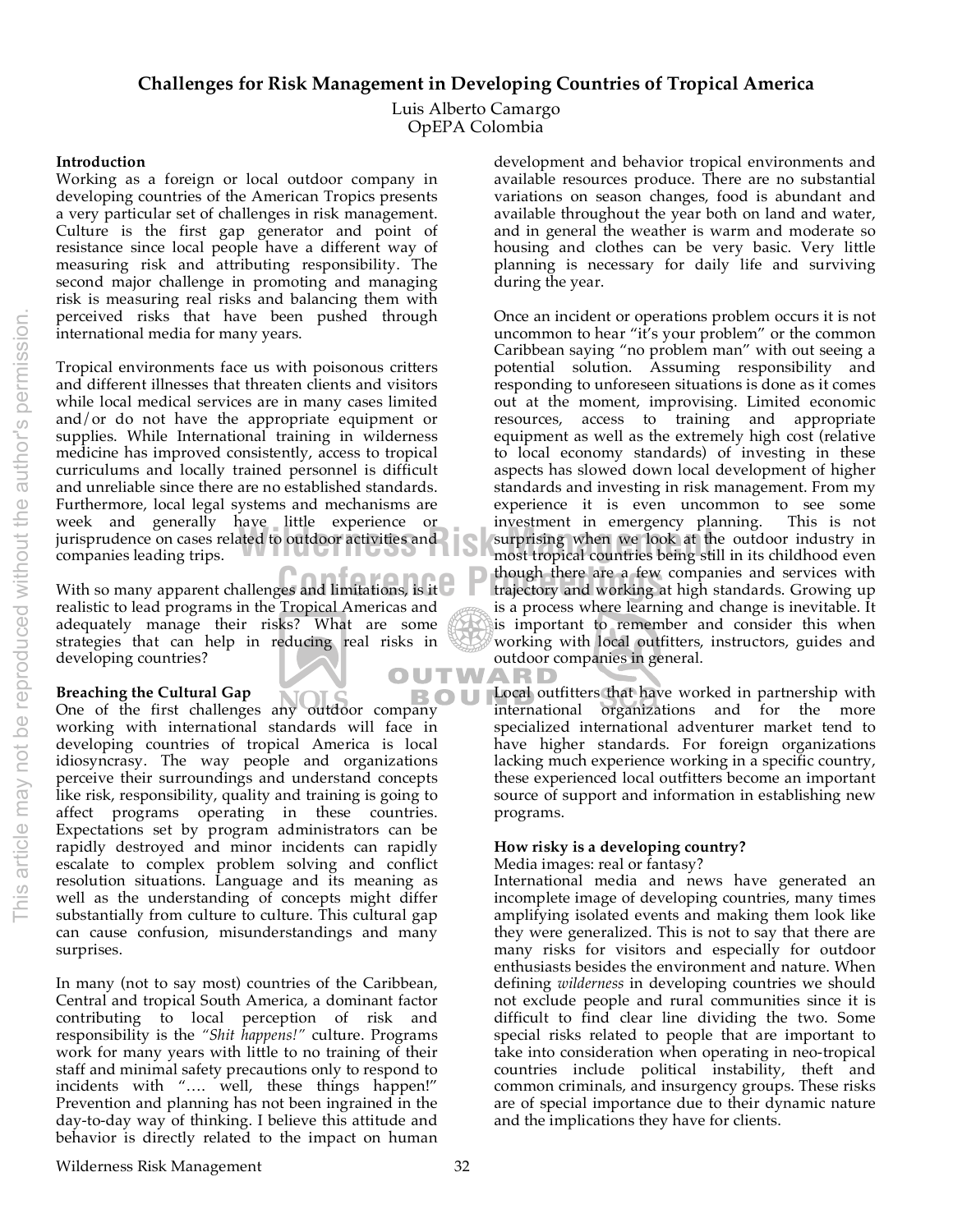$\overline{a}$ 

Political instability is a common problem we see now a day in developing countries. Media has done an incredible job of keeping the public informed of many events as well as omitting some events from public knowledge. First hand local information is necessary to get close to what is really going on and to understand/interpret media. Government and tourism organizations as well as media tend to show situations from a limited point of view or with out including the whole story. Local contacts that understand both local problems as well as the programs outdoor companies want to implement will have the insight necessary to make appropriate decisions during the planning process.

Theft and common criminals are probably the most common risks that will be encountered when traveling to developing countries. Fortunately, in most cases, this problem is concentrated to larger cities and towns where being more aware and not "giving papaya<sup>1</sup>" is going to reduce incidents. Common criminals in countries such as Peru, Guatemala and Ecuador where international visitors have been present for a long time have also developed the most advanced techniques for theft on travelers. As a general rule in developing countries, never give papaya!

research on the location where the program will take **Proference** differing substantially frequence will probably reduce the possibility of as some special precaution Last but not least, strikes, insurgency groups, though-many-are-different-from<br>Ridnapping and other public order issues are in North-America, after-dealin<br>fundamental to take into account. Even though vears. I now see mana kidnapping and other public order issues are fundamental to take into account. Even though research on the location where the program will take intentionally encountering situations of this kind, it has increasingly become a possibility that could surprise us.

As an example, the Uyuni Salt Flats in Bolivia (1996), a usually calm community, which is the gateway to the  $\bigcirc$  U flats, had an overnight transformation due to problems with the railroad. People suddenly set out to the streets; all roads were blocked, cars and people retained forcefully if necessary (a form of kidnapping), basically complete chaos. There had been no previous information in the news that could lead us to foresee this situation, even less after a month of being in the mountains with no communication with the outside.

An important question to answer is: Can we generalize the situation to a region, a country? On one hand, if we panic and generalize too much there will be almost no appropriate places to work outdoor programs in developing countries. On the other hand if we disregard current happenings and history we can walk directly into the "wolves' mouth" finding ourselves in a complex and highly dangerous situation. Research about the locations is the most fundamental part of

reducing these risks. In the case of countries like Colombia and Peru, where because of media it is easy to generalize, scrutiny and precision in research is fundamental. Areas that are peaceful can suddenly become dangerous, and many areas thought to be dangerous are stable and peaceful. There is no formula and as the last couple of years have showed us revolt can happen anywhere.

Wilderness program risk management in developing countries must include these special risks during the planning process even though they are not strictly related to wilderness. It is important to identify local persons that have not only the knowledge of what is happening at one moment in time but also the capacity of creating a clear overview of the dynamics different problems have, as well as communicating all of this to program managers using common grounds and language that will enable clear understanding of the situations.

**Tropical aggression: snakes, viruses and other nasties**  Going back to what we would generally consider wilderness risks, there are specific environmental risks and management issues to the tropics. The tropics present us with a myriad of new environmental challenges, poisonous critters and illnesses. Even though many are different from what you would find in North America, after dealing with them for many years, I now see management of these risks not differing substantially from those in the north as long as some special precautions in critical issues are taken.

#### Antivenoms

This is a critical point when operating in snake infested countries such as Costa Rica, Panama, Colombia, Venezuela, and Ecuador. Availability of antivenoms is limited in most developing countries and antivenoms made in North America do not usually work for neutralizing tropical venoms. Finding and purchasing locally produced reliable antivenoms requires research and time so it is important to foresee and plan ahead in order to be able to cover your needs. Hospitals, especially in rural areas close to wilderness, most of the times do not have antivenoms or they do not have enough. During planning stages of your program it is important to contemplate the need to purchase and have available in the field the necessary dosage of local antivenom for an emergent situation.

Know your critters! Take the time to learn about local edible and poisonous plants, dangerous insects and animals. By far the most universal and useful management technique is to emphasize to clients to be careful where they put their hands and feet, avoiding dark places where they have no visual. Trying plants for edibility is a risky business in the tropics if done with out guidance. A good example of this happened in Costa Rica. In Rincon de la Vieja National Park in Guanacaste a couple of years ago a Canadian visitor started eating an abundant sweet and tasty wild berry. He really enjoyed the flavor of the berries and ate many of them. As he got close to the volcano's crater he felt dizzy losing his balance and falling into the

Wilderness Risk Management 33 <sup>1</sup> **Giving Papaya:** The act of placing and leaving a ripe papaya on a table for anyone to cut it open and eat it. Local saying which metaphorically represents situations such as leaving a backpack in a bus station or walking around a rural town showing bundles of cash, where you are asking for something to happen.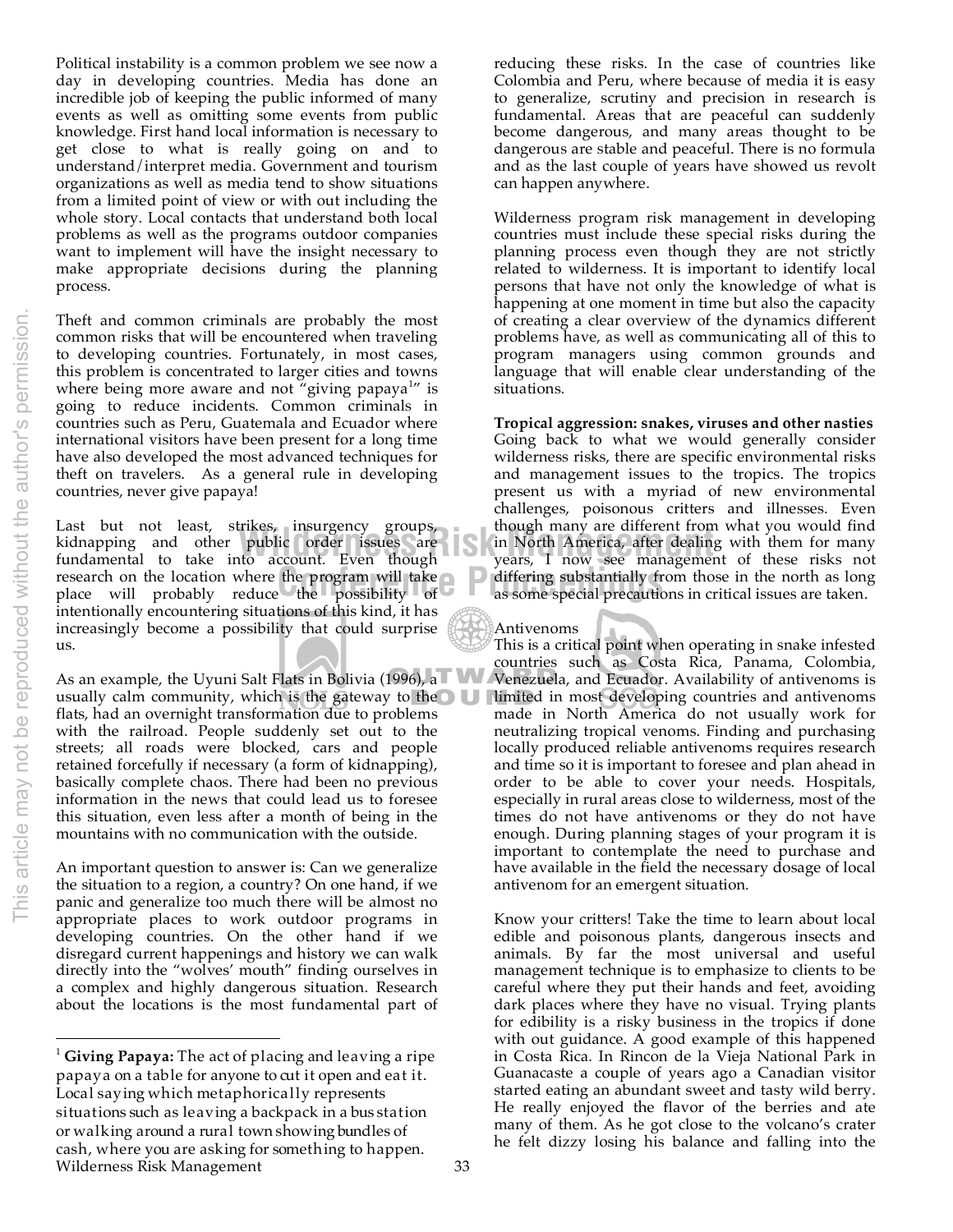crater! Fortunately a small ledge in the way down caught his fall. After four days and a massive rescue operation he was rescued safely even though he had substantial damage from the fall.

#### Tropical Diseases and Vaccines

Tropical diseases have been portrayed as killers in many movies. It is true that the tropics is home to many nasties including dengue, yellow fever, malaria, leishmaniasis and cholera. Fortunately there is much we can do to reduce the possibility of being affected by them. Vaccines are available for yellow fever and other tropical diseases. Finding out about locally present diseases and what vaccines are appropriate for the location of a program is a step done before leaving home that can help.

Vector transmitted diseases are mostly transmitted by insects, being mosquitoes number one. Insect protection and proper clothing will help prevent exposure to these insects. Other problems such as parasites and bacteria that can affect our digestive system are wide spread, usually being present in contaminated water and food (poorly cooked, questionable origin and bad management). By including in a programs risk management plan straightforward actions to guarantee purified water and to assure food is reliable many of the nasties are eliminated. Specific research of local diseases is important due to the occurrence of very localized problems. This is common in the Chocó and Darién as well as in the Amazon and Pantanal. Finally good hygiene policies and procedures during the programs will strengthen and support other risk reducing strategies. Remembering clients that many tropical diseases have dormant periods that make diagnosis in hospitals difficult and in case of, after returning from the trip, going to a hospital mentioning your recent  $\bigcup_{n=1}^{\infty}$ visit to the tropics.

Lack of documentation and availability of statistics regarding incidents during outdoor programs running in the tropics limit us in being able to accurately assess the difference in incidents (more or less), if any, tropical critters and illnesses cause during outdoor programs or activities.

#### **Evacuation and Medical Services in Remote areas of Tropical America**

Developing countries are characterized by a limited emergency response system. Response times can normally range in urban situations from 20 minutes to hours, while in wilderness situations several hours to days. Availability of ambulances, hospitals, of ambulances, helicopters, air medical services is reduced and sometimes difficult to arrange. Specialized wilderness rescue equipment is usually not available and rescue groups not well established, trained or equipped. Even though in many places while in a wilderness program you can find yourself on a road, in a small town, in terms of emergency response you might feel like you are alone in the most remote backcountry situation.

Recently I was working in Dominican Republic's Los Haitises National Park when we had an evacuation of a stable head trauma with possible c-spine compromise. Even though our Evacuation and Emergency Response Plan had the contact numbers of the only Ambulance service available and we had directly made contact with them before starting our program when they assured us they could cover emergencies 24/7, they had no availability of an ambulance. Fortunately by having a backup plan in our emergency response plan that contemplated this situation, we had vans available in port that had the capacity of carrying a boarded patient inside safely and adequately as well as a person sitting next to the patient monitoring. When we reached the highest level hospital of Samana, we found that the doctor was not available at the moment, x-ray machine was down and there were no sutures available in the hospital.

**Chocó and Darién as a possibilities available avoiding future surprises. This**<br>Pantanal. Finally good possibilities available avoiding future surprises. This able many of the hastles are<br>**Wilder architecture of very localized**<br>Courrence of very localized the time to visit hospitals and c This brings us to our next challenge. Many times I have asked myself entering a local hospital in a developing country: Is this a real hospital? Limited medical resources are going to be an important factor affecting emergency response plans. I had previously mentioned antivenom serum as being a major limitation only because of its importance as a specific treatment. Researching and finding out about medical services available is not enough due to the variations and misinformation you will find. It is worthwhile taking the time to visit hospitals and other related services to get a first had evaluation of the limitations and will help provide the information necessary to elaborate emergency response plans and consider having medical support kits to fill in voids present in the local healthcare system you might not want to come face to face with.

> Going back to my example in Dominican Republic, once the doctor showed up, several hours later, he started liberating the spine with out asking for a mechanism (45 kg solid wood ramp falling 2mts straight onto to the head) and disregarding pain in the neck around and on C3, x-rays had to be taken in another center so he figured that walking to the x-rays was easier than having to take the full backboard.

> Higher level training for staff working in these programs is a plus when leading groups in developing countries. It is common to assist doctors and nurses in local hospitals when incidents occur, and more important knowing when to say STOP (as in my example) and avoid a potentially larger problem.

> The following table shows the minimum standard we suggest and use in OpEPA's programs:

|                                         | Lead        | Assistant          |
|-----------------------------------------|-------------|--------------------|
|                                         | Instructors | <b>Instructors</b> |
| Expeditions<br>1 week or more           | <b>WEMT</b> | WFR                |
| <b>Remote locations</b>                 | <b>WEMT</b> | WFR                |
| <b>Short Programs</b><br>1 week or less | WFR         | WAFA-WFA           |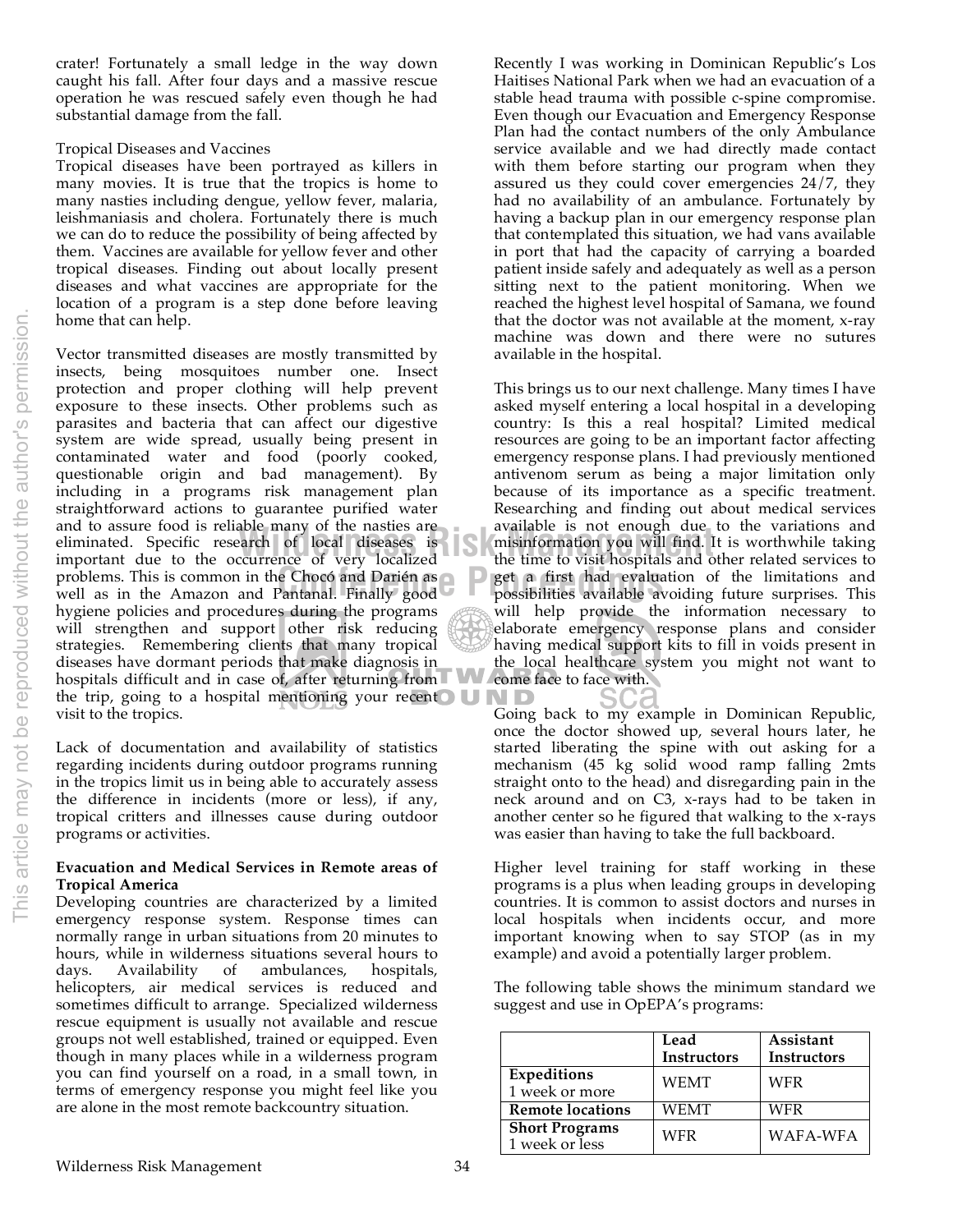Looking at the North American Wilderness Medicine curriculum it is also important to strengthen instructor's knowledge by complementing their training with a tropical disease module and strengthened emergency management and evacuation modules. It is beneficial if instructors have some prehospital and ER practical experience. Besides medical training, having instructors being fluent in local language is going to be a critical factor in solving problems and managing unforeseen incidents.

When working with local services and staff it is difficult to expect the same level of experience and training you usually require. The need and access to training and certification for local programs and staff is a limitation that has slowed down the quality growth curve in developing countries. In most developing countries standards and requirements for certification have not been set or are not believed to be necessary. Local industry standards are usually not comparable with international standards and the high cost of training and equipment in order to reach international standards is far from accessible.

#### **General Service Providers**

When we talk about risk management we have to include local services such as transportation and food that have the potential to pose a risk to our clients. Finding quality control in service companies of the tropics is going to be challenging as well. Documentation is rarely done so things like checking for service records on vehicles is not an easy task. Hygiene and proper food management/storage in restaurants, especially in rural areas is very questionable. OUTW

Finding local providers that strive for quality and guiding them through time in assuring the quality expected by your program will help your organization provide the service clients expect of you and at the same time it will help local service companies improve their own business.

#### **Legal Considerations**

Due to the low level of knowledge and understanding regarding the reality and conditions of tropical developing countries in many North Americans, it is fundamental to help clients understand where they are going and what are the risks they might encounter while participating in the program. Informing the client previous to the program how the company is prepared to reduce these risks and respond in case of an incident is also fundamental.

Do not expect local legal and penal systems to work the same way as they do in the US or Canada. Even though most developing countries have wellstructured legal systems, it does not mean the system is efficient or it works at all. Many times problems are solved through a more complex informal system person to person. Cultural aspects such as those exposed at the beginning of this paper (*shit happens*, *your problem*) have made the industry and people less

aggressive in using tools such as lawsuits to solve problems caused by negligence or mere accident. When these tools have been used, the inefficiency of some legal apparatuses end up burying the process before it comes to a completion. Jurisprudence in subjects relating to outdoor programs or wilderness activities is almost nonexistent in the best cases and specific legislation has not been developed to give clear guidance to judges.

Researching foreign organization liability in the country you will be operating and understanding how liability is attributed to local staff, organizations and service contractors will also help in getting a clearer picture and develop an action plan in case legal actions are necessary or are taken on your program.

#### **Conclusion**

**Conference Proceedings**<br> **Conference Proceeding**<br> **Conference Proceeding**<br> **Conference in programs**<br> **Conference in programs**<br> **Conference in programs**<br> **Conference in programs**<br> **Conference in these countries**. It is imp Fas transportation and food<br>
pose a risk to our clients.<br> **Experiences** for wilderness experiences in these<br>
potential for wilderness experiences in these<br>
potential for wilderness experiences in these<br>
potential for wilde When considering the many challenges and limitations in risk management for outdoor programs and other wilderness activities in tropical developing countries, it is sometimes a valid question to ask why even go there. Neo-tropical environments represent some of the richest natural systems, with highest diversity and complexity, not to forget the beauty of the forests, birds and animals. Adding to this, local people, native forest communities and their cultures are increasingly becoming of interest to travelers and adventurers. The environments has not been fully tapped into and in the running in these countries. It is important to have a holistic view of the risks involved and to start working towards reducing those risks at various levels in order for the industry, as well as pioneer companies heading south, to be prepared.

> Education is the most general and beneficial (long term) strategy. Assisting local outdoor education, ecotourism and adventure outfitters in understanding their responsibility and the importance of setting local industry standards to those internationally established as well as increasing local awareness of wilderness medicine and emergency response systems and techniques will produce a stronger support base for international organizations running programs in developing countries. Additionally, guidance, access to low cost training and certification, as well as involving local partners when working in developing countries of the American Tropics will help direct the growth of local industry to best support international organization's work in the long term reducing operational costs, increasing quality and ultimately reducing risk. Investing in strengthening local capacity is not only good in an operational sense but it will also help strengthen the local industry in general and provide a broadened sense of community for the local and international outdoor industry.

> As I have exposed throughout this paper, many unexpected events can surprise us while working in developing countries, conditions change without previous signs. Having flexible locations, alternate routes, and backup plans will help in managing